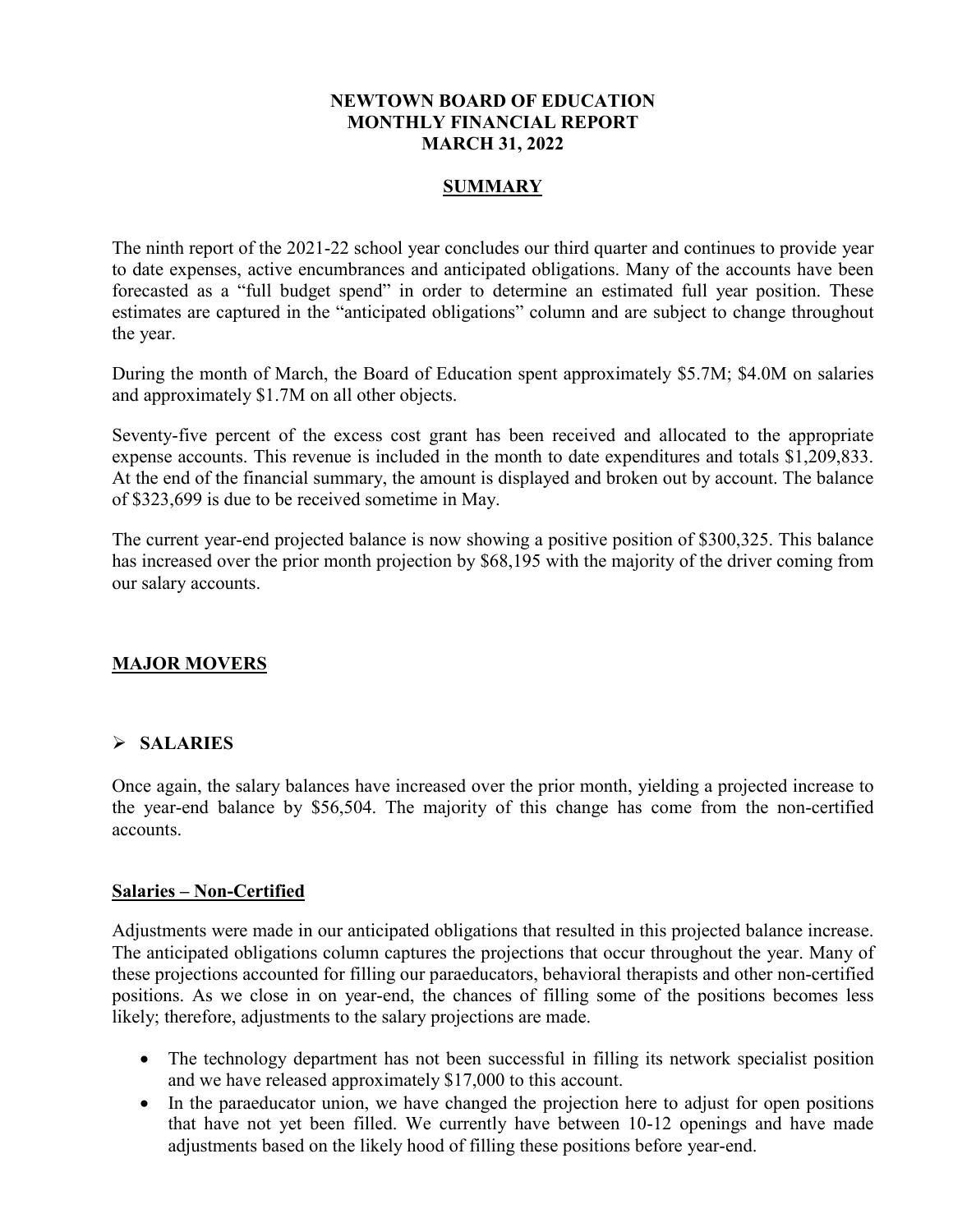• In special education service salaries, we have adjusted the open behavioral therapist positions by approximately \$10,000.

### **BENEFITS**

### **Pension**

The projected year-end balance has decreased by approximately \$48,000 over the prior month.

There has been an adjustment to the projected cost in our pension account; specifically the defined contribution plan, also known as our 401(a) plan. This is the only pension plan available for new hires and mandatory for employees in our nurses, custodians and secretary unions. Paraeducators and non-affiliated employees have the option to opt in or out of this plan and are offered a one time enrollment period of 60 days.

This year we have experienced a large amount of turnover in our non-certified unions as well as retirements. When this occurs, we can see a shift in our pensions, driving our defined contribution plan cost upwards.

The costs for the defined contribution plan are in real time, meaning the costs are immediate due to the structure of the plan, whereas the defined benefit plan cost is set and paid for at the beginning of budget season. This cost is based on actuarial projections.

### **OTHER PURCHASED SERVICES**

#### **Special Education Out-of-District Tuition.**

The special education out-of-district tuition account has proven to be a challenge to accurately project. Predictions for costs associated with out-placed students, special services, testing, etc. has experienced large balance swings from month to month. This does not come as a surprise. As with many districts, our post pandemic recovery efforts have disrupted the normal protocols and procedures which affects many of these cost centers.

Adjustments have been made in our out-of-district tuition projections. Students that were considered "in process" and were to be out-placed this month, may not take place until the beginning of the next school year; therefore, lowering our anticipated spend for the current year.

We also lowered our encumbrances by approximately \$70,000, adjusting for services for our outplaced students. These costs include additional therapeutic services that either did not occur or occurred at a lower rate.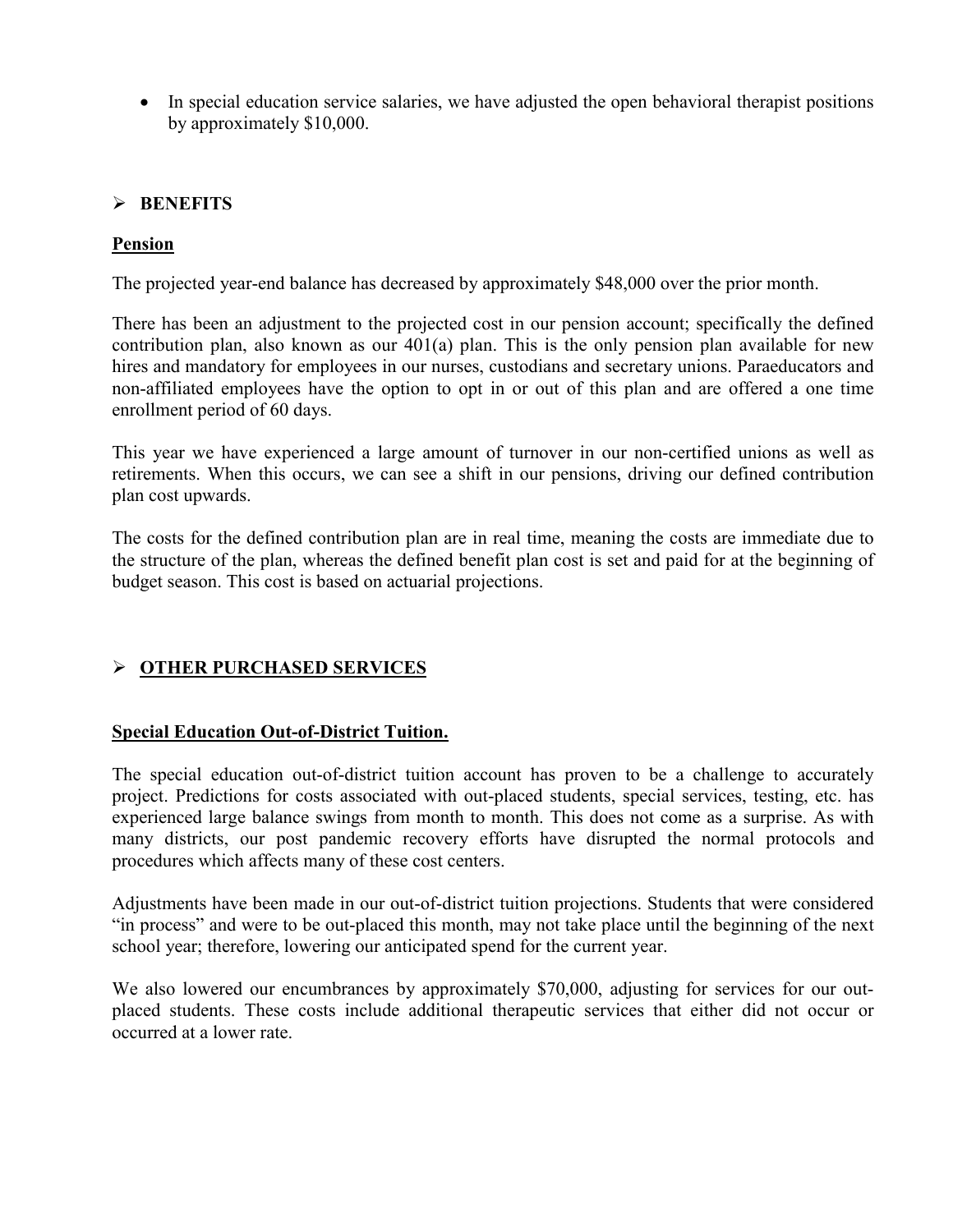### **PURCHASED PROPERTY SERVICES**

These accounts include our building repair and emergency repair cost centers and are typically spent in full each year. However, these accounts are extremely difficult to predict as they include unforeseen repairs that can carry a heavy cost.

The high school underwent such repair this month resulting in a \$23K expenditure.

### **Emergency Repairs**

At the High School, there was a damaged water pipe in one of the classrooms located in the lower level of C-wing that adjoined both the boy's and girl's bathroom. A new waste pipe and fittings had to be installed. The cost was \$23,995 and an emergency repair waiver was submitted as the repair had to be done immediately.

Our cumulative YTD costs for building repairs and emergency repairs is \$286,264, of which \$93,883 accounts for emergency repairs that were over \$5,000. There is a remaining balance of \$119,218 and an anticipated spend of \$136,883.

### **Revenue**

We received \$4,233 in local tuition income.

All accounts will be closely monitored and any issues that arise will be reported to the Board immediately.

Tanja Vadas Director of Business & Finance April 12, 2022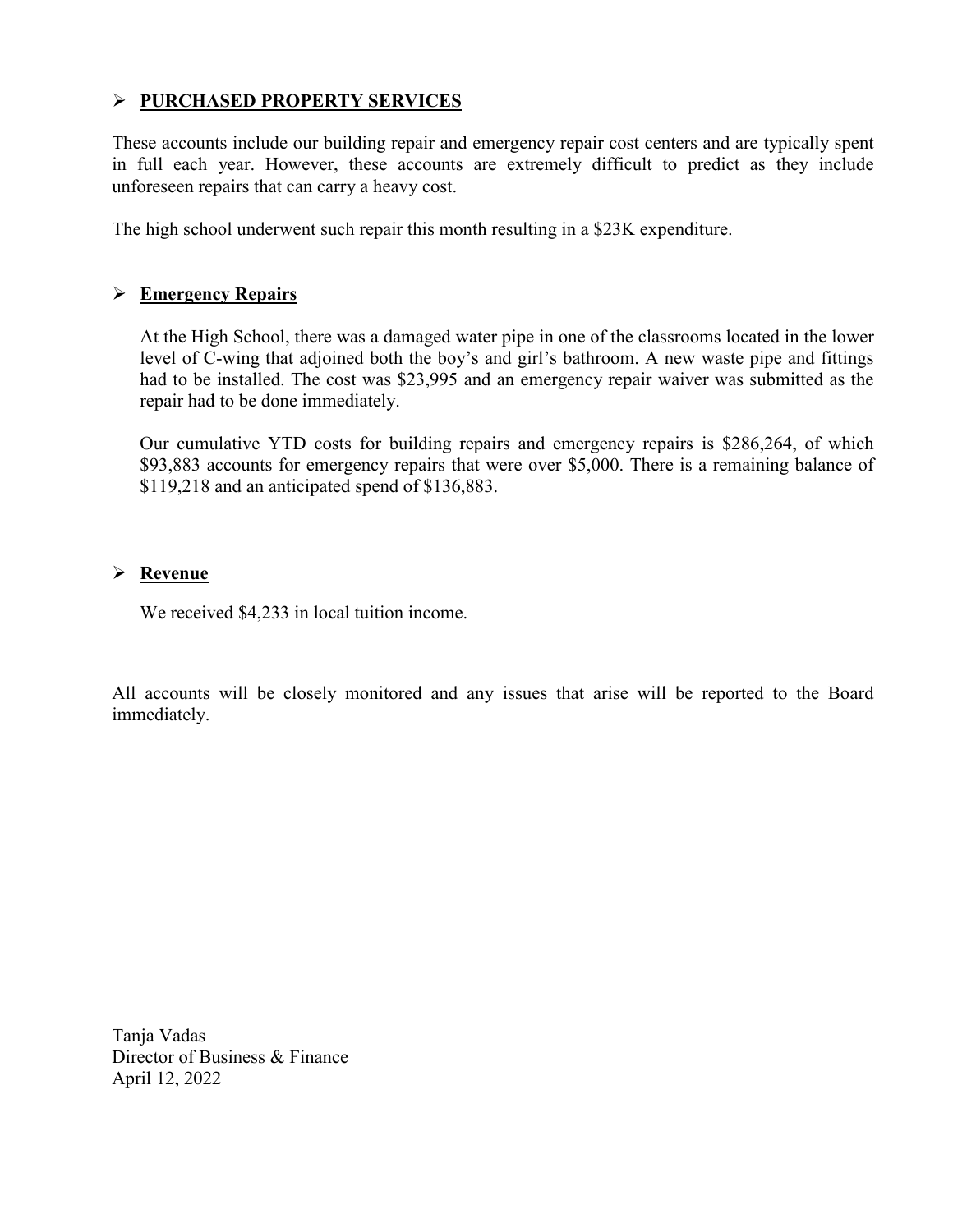| <b>OBJECT</b> | <b>CODE EXPENSE CATEGORY</b>    | <b>CURRENT</b><br><b>BUDGET</b> |               | <b>YTD</b><br><b>EXPENDITURE</b> |                | <b>ENCUMBER</b> |               |               | <b>BALANCE</b> | <b>ANTICIPATED</b><br><b>OBLIGATIONS</b> |              | <b>PROJECTED</b><br><b>BALANCE</b> |                          | $\frac{6}{6}$<br><b>EXP</b> |
|---------------|---------------------------------|---------------------------------|---------------|----------------------------------|----------------|-----------------|---------------|---------------|----------------|------------------------------------------|--------------|------------------------------------|--------------------------|-----------------------------|
|               | <b>GENERAL FUND BUDGET</b>      |                                 |               |                                  |                |                 |               |               |                |                                          |              |                                    |                          |                             |
| 100           | <b>SALARIES</b>                 | $\mathbb{S}$                    | 52,183,415 \$ |                                  | 33,469,330 \$  |                 | 17,547,564 \$ |               | $1,166,521$ \$ |                                          | 827,120 \$   |                                    | 339,401                  | 99.35%                      |
| 200           | <b>EMPLOYEE BENEFITS</b>        | \$                              | 11,665,232 \$ |                                  | 8,824,311 \$   |                 | 2,203,490 \$  |               | 637,431 \$     |                                          | 710,487 \$   |                                    | (73,056)                 | 100.63%                     |
| 300           | PROFESSIONAL SERVICES           | \$                              | 687,417 \$    |                                  | 318,413 \$     |                 | 51,047 \$     |               | 317,958 \$     |                                          | 320,767 \$   |                                    | (2,809)                  | 100.41%                     |
| 400           | PURCHASED PROPERTY SERV.        | \$                              | 1,847,678 \$  |                                  | 1,167,509 \$   |                 | 305,227 \$    |               | 374,942 \$     |                                          | 402,401 \$   |                                    | (27, 459)                | 101.49%                     |
| 500           | <b>OTHER PURCHASED SERVICES</b> | \$                              | 9,429,686 \$  |                                  | 6,038,737 \$   |                 | 2,927,065 \$  |               | 463,884 \$     |                                          | 511,476 \$   |                                    | (47,592)                 | 100.50%                     |
| 600           | <b>SUPPLIES</b>                 | \$                              | 3,381,039 \$  |                                  | 2,210,172 \$   |                 | 177,838 \$    |               | 993,028 \$     |                                          | 970,957 \$   |                                    | 22,071                   | 99.35%                      |
| 700           | <b>PROPERTY</b>                 | \$                              | 329,112 \$    |                                  | 68,086 \$      |                 | 148,524 \$    |               | 112,501 \$     |                                          | 122,732 \$   |                                    | (10, 231)                | 103.11%                     |
| 800           | <b>MISCELLANEOUS</b>            | $\mathbb{S}$                    | 74,119 \$     |                                  | 55,376 \$      |                 | 554 \$        |               | 18,189 \$      |                                          | 18,189 \$    |                                    |                          | 100.00%                     |
| 910           | <b>SPECIAL ED CONTINGENCY</b>   | $\mathbb{S}$                    | 100,000 \$    |                                  |                | $-$ \$          |               | $-$ \$        | 100,000 \$     |                                          |              | $-$ \$                             | 100,000                  | $0.00\%$                    |
|               | TOTAL GENERAL FUND BUDGET       | $\mathcal{S}$                   | 79,697,698 \$ |                                  | 52,151,934 \$  |                 | 23,361,310 \$ |               | 4,184,454 \$   |                                          | 3,884,129 \$ |                                    | 300,325                  | 99.62%                      |
| 900           | <b>TRANSFER NON-LAPSING</b>     |                                 |               |                                  |                |                 |               |               |                |                                          |              |                                    |                          |                             |
|               | <b>GRAND TOTAL</b>              | <sup>\$</sup>                   | 79,697,698 \$ |                                  | 52,151,934 \$  |                 | 23,361,310 \$ |               | 4,184,454 \$   |                                          | 3,884,129 \$ |                                    | 300,325                  | 99.62%                      |
|               |                                 |                                 |               | $\mathbb{S}$                     | (4,493,060)    |                 |               |               |                |                                          |              |                                    |                          |                             |
| 100           | <b>SALARIES</b>                 |                                 |               |                                  |                |                 |               |               |                |                                          |              |                                    |                          |                             |
|               | <b>Administrative Salaries</b>  | <sup>\$</sup>                   | 4,236,559 \$  |                                  | $3,162,293$ \$ |                 | 1,067,706 \$  |               | $6,560$ \$     |                                          | 12,798 \$    |                                    | (6,238)                  | 100.15%                     |
|               | Teachers & Specialists Salaries | \$                              | 32,891,949 \$ |                                  | 20,131,750 \$  |                 | 12,542,578 \$ |               | 217,621 \$     |                                          | 96,331 \$    |                                    | 121,290                  | 99.63%                      |
|               | Early Retirement                | \$                              | 81,000 \$     |                                  | 81,000 \$      |                 |               | <sup>\$</sup> |                | $\mathbf S$                              |              | <sup>\$</sup>                      | $\overline{\phantom{a}}$ | 100.00%                     |
|               | Continuing Ed./Summer School    | \$                              | 94,233 \$     |                                  | 82,324 \$      |                 | 11,909 \$     |               |                | \$                                       |              | S                                  |                          | 100.00%                     |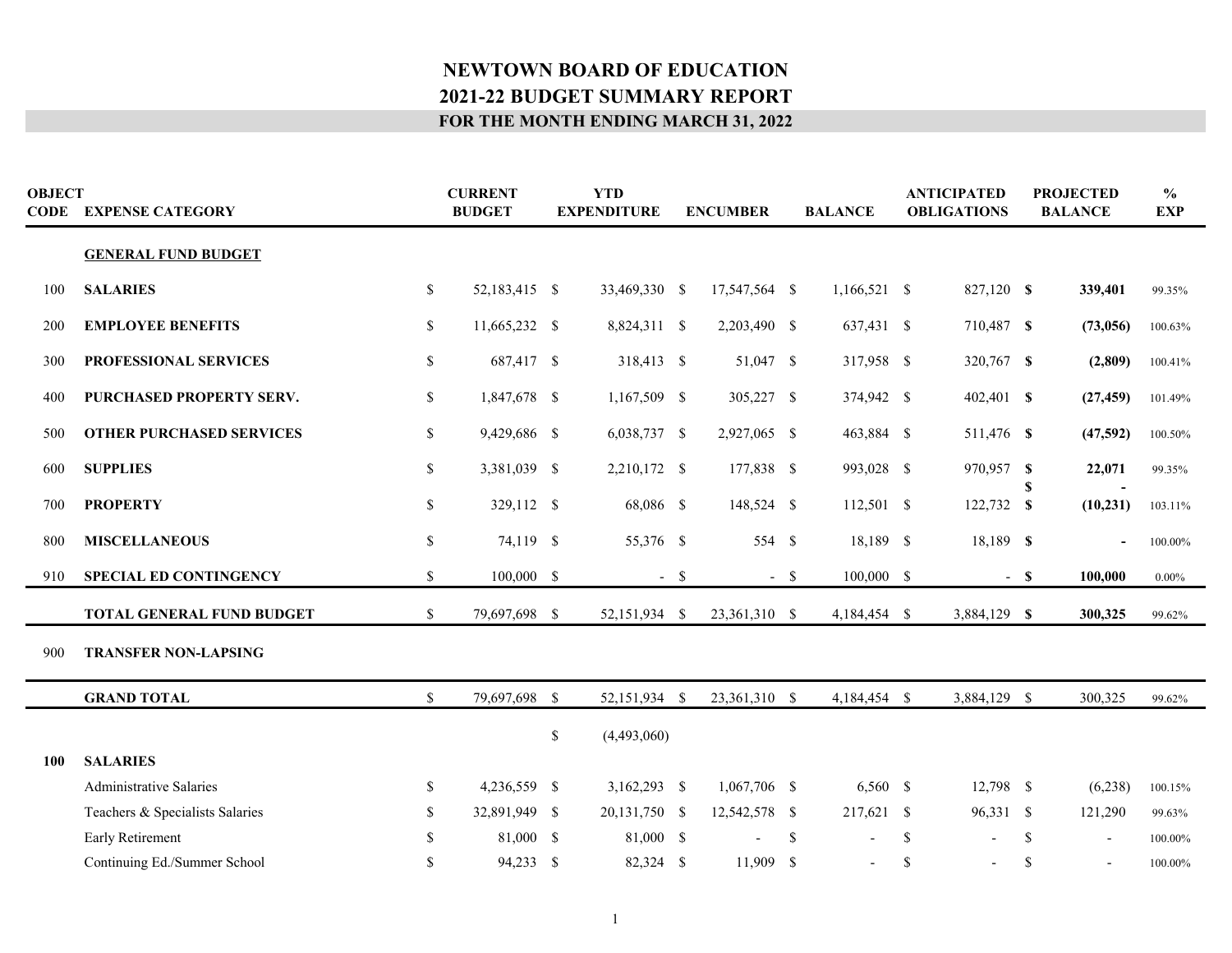| <b>OBJECT</b> | <b>CODE EXPENSE CATEGORY</b>           |               | <b>CURRENT</b><br><b>BUDGET</b> |              | <b>YTD</b><br><b>EXPENDITURE</b> |              | <b>ENCUMBER</b> |               | <b>BALANCE</b> |              | <b>ANTICIPATED</b><br><b>OBLIGATIONS</b> |               | <b>PROJECTED</b><br><b>BALANCE</b> | $\frac{6}{6}$<br><b>EXP</b> |
|---------------|----------------------------------------|---------------|---------------------------------|--------------|----------------------------------|--------------|-----------------|---------------|----------------|--------------|------------------------------------------|---------------|------------------------------------|-----------------------------|
|               |                                        |               |                                 |              |                                  |              | 21,919 \$       |               |                |              |                                          |               |                                    |                             |
|               | Homebound & Tutors Salaries            | \$            | 159,858 \$                      |              | 69,685 \$                        |              |                 |               | 68,253 \$      |              | 69,019 \$                                |               | (765)                              | 100.48%                     |
|               | <b>Certified Substitutes</b>           |               | 642,310 \$                      |              | 438,298 \$                       |              | 135,304 \$      |               | 68,707 \$      |              | 142,055 \$                               |               | (73, 348)                          | 111.42%                     |
|               | Coaching/Activities                    |               | 662,356 \$                      |              | $362,163$ \$                     |              | $1,333$ \$      |               | 298,860 \$     |              | 298,860 \$                               |               | $\overline{a}$                     | 100.00%                     |
|               | Staff & Program Development            | S.            | 150,083 \$                      |              | 98,124 \$                        |              | 102,995 \$      |               | $(51,036)$ \$  |              | 925 \$                                   |               | (51,961)                           | 134.62%                     |
|               | <b>CERTIFIED SALARIES</b>              | $\mathbb{S}$  | 38,918,348 \$                   |              | 24,425,638 \$                    |              | 13,883,745 \$   |               | 608,965 \$     |              | 619,987 \$                               |               | (11,022)                           | 100.03%                     |
|               | Supervisors & Technology Salaries      | $\mathbb{S}$  | $1,101,338$ \$                  |              | 780,348 \$                       |              | 221,290 \$      |               | 99,700 \$      |              | 37,526 \$                                |               | 62,173                             | 94.35%                      |
|               | Clerical & Secretarial Salaries        | \$.           | 2,318,762 \$                    |              | 1,634,175 \$                     |              | 665,703 \$      |               | 18,884 \$      |              | 900 \$                                   |               | 17,984                             | 99.22%                      |
|               | <b>Educational Assistants</b>          |               | 2,939,688 \$                    |              | 1,880,525 \$                     |              | 843,299 \$      |               | 215,864 \$     |              | 43,000 \$                                |               | 172,864                            | 94.12%                      |
|               | Nurses & Medical Advisors              | S.            | 927,175 \$                      |              | 579,174 \$                       |              | 346,933 \$      |               | $1,068$ \$     |              | 28,000 \$                                |               | (26,932)                           | 102.90%                     |
|               | Custodial & Maint. Salaries            | <sup>\$</sup> | 3,331,418 \$                    |              | 2,313,524 \$                     |              | 912,740 \$      |               | $105,153$ \$   |              | 21,344 \$                                |               | 83,810                             | 97.48%                      |
|               | Non-Certied Adj & Bus Drivers Salaries | <sup>\$</sup> |                                 | $\mathbb{S}$ |                                  | $\mathbb{S}$ |                 | \$            |                | $\mathbb{S}$ |                                          | <sup>\$</sup> | $\overline{\phantom{a}}$           | #DIV/0!                     |
|               | Career/Job Salaries                    | \$            | 134,711 \$                      |              | 90,893 \$                        |              | 63,744 \$       |               | $(19,926)$ \$  |              | $(26,339)$ \$                            |               | 6,413                              | 95.24%                      |
|               | <b>Special Education Svcs Salaries</b> | $\mathcal{S}$ | 1,449,812 \$                    |              | 918,613 \$                       |              | 405,901 \$      |               | 125,298 \$     |              | 15,897 \$                                |               | 109,401                            | 92.45%                      |
|               | Security Salaries & Attendance         | \$.           | 676,153 \$                      |              | 477,249 \$                       |              | 197,514 \$      |               | $1,391$ \$     |              | $3,471$ \$                               |               | (2,081)                            | $100.31\%$                  |
|               | Extra Work - Non-Cert.                 | <sup>\$</sup> | 118,010 \$                      |              | 73,271 \$                        |              | $6,696$ \$      |               | 38,044 \$      |              | 27,985 \$                                |               | 10,059                             | 91.48%                      |
|               | Custodial & Maint. Overtime            |               | 236,000 \$                      |              | 271,207 \$                       |              |                 | \$            | $(35,207)$ \$  |              | 48,062 \$                                |               | (83,269)                           | 135.28%                     |
|               | Civic Activities/Park & Rec.           | \$            | 32,000 \$                       |              | 24,714 \$                        |              | $\sim$          | \$            | 7,286 \$       |              | 7,286 \$                                 |               | $\overline{\phantom{a}}$           | 100.00%                     |
|               | NON-CERTIFIED SALARIES                 | \$            | 13,265,067 \$                   |              | 9,043,692 \$                     |              | 3,663,820 \$    |               | 557,555 \$     |              | 207,133 \$                               |               | 350,423                            | 97.36%                      |
|               | <b>SUBTOTAL SALARIES</b>               | S             | 52,183,415 \$                   |              | 33,469,330 \$                    |              | 17,547,564 \$   |               | $1,166,521$ \$ |              | 827,120 \$                               |               | 339,401                            | 99.35%                      |
| 200           | <b>EMPLOYEE BENEFITS</b>               |               |                                 |              |                                  |              |                 |               |                |              |                                          |               |                                    |                             |
|               | Medical & Dental Expenses              | S.            | 8,532,018 \$                    |              | 6,430,571 \$                     |              | 2,099,325 \$    |               | $2,123$ \$     |              | $10,190$ \$                              |               | (8,067)                            |                             |
|               |                                        |               |                                 |              |                                  |              |                 |               |                |              |                                          |               |                                    | 100.09%                     |
|               | Life Insurance                         | S.            | 86,760 \$                       |              | 66,360 \$                        |              |                 | \$            | 20,400 \$      |              | 20,400 \$                                |               |                                    | 100.00%                     |
|               | FICA & Medicare                        |               | 1,641,519 \$                    |              | 1,084,952 \$                     |              |                 | <sup>\$</sup> | 556,567 \$     |              | 556,567 \$                               |               |                                    | 100.00%                     |
|               | Pensions                               | <sup>\$</sup> | 869,471 \$                      |              | 874,633 \$                       |              | 500 \$          |               | $(5,662)$ \$   |              | $60,000$ \$                              |               | (65, 662)                          | 107.55%                     |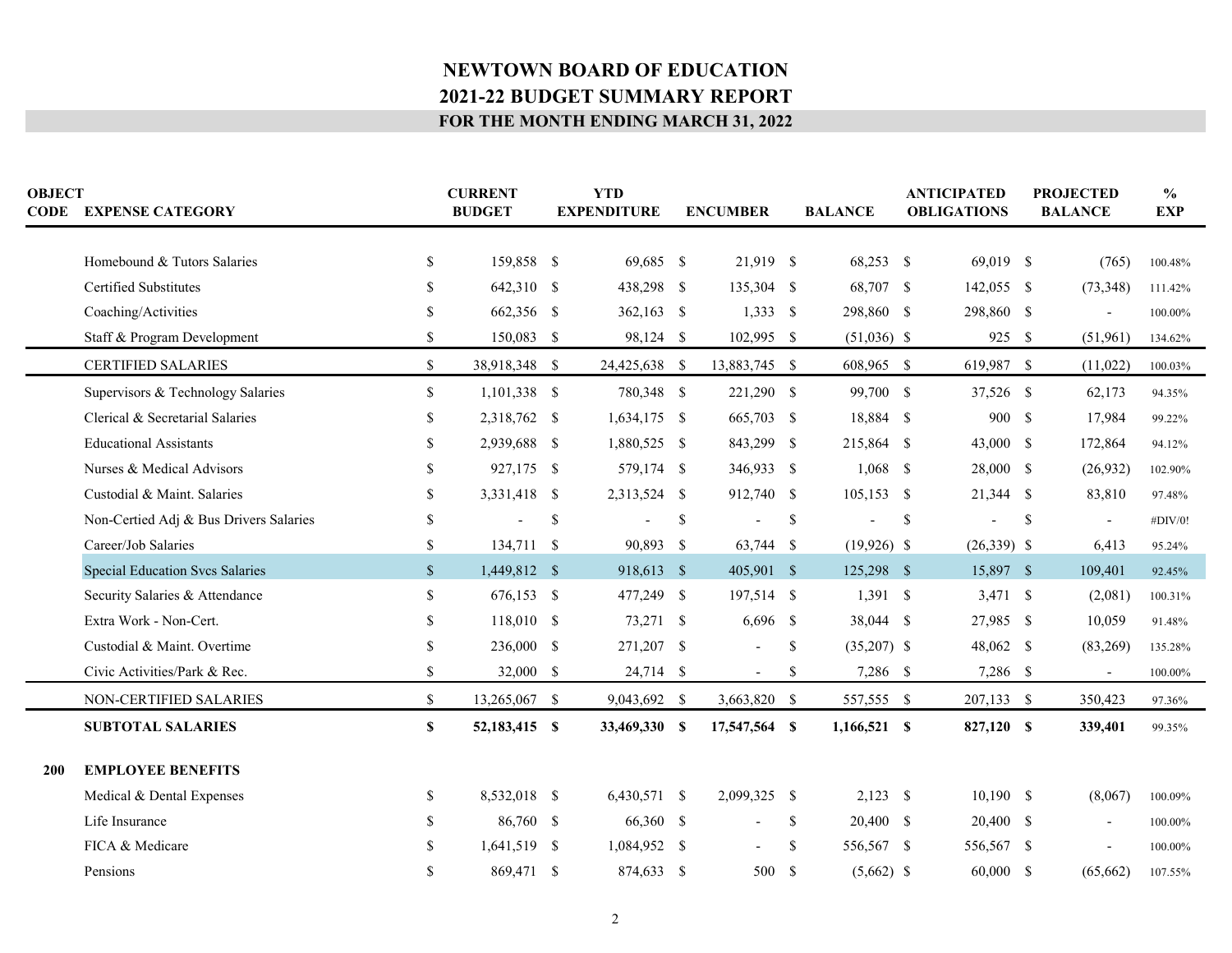| <b>OBJECT</b> | <b>CODE EXPENSE CATEGORY</b>        |               | <b>CURRENT</b><br><b>BUDGET</b> | <b>YTD</b><br><b>EXPENDITURE</b> | <b>ENCUMBER</b>                |              | <b>BALANCE</b>  | <b>ANTICIPATED</b><br><b>OBLIGATIONS</b> | <b>PROJECTED</b><br><b>BALANCE</b> | $\frac{0}{0}$<br><b>EXP</b> |
|---------------|-------------------------------------|---------------|---------------------------------|----------------------------------|--------------------------------|--------------|-----------------|------------------------------------------|------------------------------------|-----------------------------|
|               | Unemployment & Employee Assist.     | $\mathbb{S}$  | 102,000 \$                      | 35,083 \$                        |                                | S.           | 66,917 \$       | 63,330 \$                                | 3,587                              | 96.48%                      |
|               | Workers Compensation                | <sup>\$</sup> | 433,464 \$                      | 332,713 \$                       | 103,665 \$                     |              | $(2,914)$ \$    | $\blacksquare$                           | \$<br>(2,914)                      | 100.67%                     |
|               | <b>SUBTOTAL EMPLOYEE BENEFITS</b>   | $\mathbf S$   | 11,665,232 \$                   | 8,824,311 \$                     | 2,203,490 \$                   |              | 637,431 \$      | 710,487 \$                               | (73,056)                           | 100.63%                     |
| 300           | PROFESSIONAL SERVICES               |               |                                 |                                  |                                |              |                 |                                          |                                    |                             |
|               | Professional Services               | \$            | 518,402 \$                      | 250,648 \$                       | 37,150 \$                      |              | 230,604 \$      | 230,604 \$                               |                                    | 100.00%                     |
|               | Professional Educational Serv.      | \$            | 169,015 \$                      | 67,765 \$                        | 13,896 \$                      |              | 87,354 \$       | 90,163 \$                                | (2,809)                            | 101.66%                     |
|               | SUBTOTAL PROFESSIONAL SERV.         | $\mathbf S$   | 687,417 \$                      | 318,413 \$                       | 51,047 \$                      |              | 317,958 \$      | 320,767 \$                               | (2,809)                            | 100.41%                     |
|               |                                     |               |                                 |                                  |                                |              |                 |                                          |                                    |                             |
| 400           | PURCHASED PROPERTY SERV.            |               |                                 |                                  |                                |              |                 |                                          |                                    |                             |
|               | Buildings & Grounds Contracted Svc. | \$            | 678,563 \$                      | 509,582 \$                       | 153,082 \$                     |              | 15,899 \$       | 20,056 \$                                | (4,157)                            | 100.61%                     |
|               | Utility Services - Water & Sewer    | <sup>\$</sup> | $151,157$ \$                    | 73,283 \$                        | L,                             | $\mathbb{S}$ | 77,874 \$       | 77,874 \$                                | $\blacksquare$                     | 100.00%                     |
|               | Building, Site & Emergency Repairs  | $\mathcal{S}$ | 475,000 \$                      | 286,264 \$                       | 69,518 \$                      |              | 119,218 \$      | 136,883 \$                               | (17,666)                           | 103.72%                     |
|               | <b>Equipment Repairs</b>            | <sup>\$</sup> | 275,366 \$                      | 114,306 \$                       | 40,983 \$                      |              | 120,077 \$      | 125,713 \$                               | (5,636)                            | 102.05%                     |
|               | Rentals - Building & Equipment      | \$            | 267,592 \$                      | 184,075 \$                       | 41,643 \$                      |              | 41,874 \$       | 41,874 \$                                | $\overline{0}$                     | 100.00%                     |
|               | Building & Site Improvements        | $\mathbb{S}$  | $\blacksquare$                  | \$                               | \$<br>$\overline{\phantom{a}}$ | \$           |                 | \$                                       | \$                                 |                             |
|               | <b>SUBTOTAL PUR. PROPERTY SERV.</b> | $\mathbf{s}$  | 1,847,678 \$                    | $1,167,509$ \$                   | 305,227 \$                     |              | 374,942 \$      | $402,401$ \$                             | (27, 459)                          | 101.49%                     |
|               |                                     |               |                                 |                                  |                                |              |                 |                                          |                                    |                             |
| 500           | <b>OTHER PURCHASED SERVICES</b>     |               |                                 |                                  |                                |              |                 |                                          |                                    |                             |
|               | <b>Contracted Services</b>          | $\mathbb{S}$  | 831,975 \$                      | 612,982 \$                       | 187,045 \$                     |              | 31,949 \$       | 140,496 \$                               | (108, 548)                         | 113.05%                     |
|               | <b>Transportation Services</b>      | $\mathbb{S}$  | 4,461,980 \$                    | $2,904,131$ \$                   | $1,057,020$ \$                 |              | 500,829 \$      | 425,829 \$                               | 75,000                             | 98.32%                      |
|               | Insurance - Property & Liability    | $\mathbb{S}$  | 385,500 \$                      | 306,871 \$                       | 81,538 \$                      |              | $(2,909)$ \$    | 37,000 \$                                | (39,909)                           | 110.35%                     |
|               | Communications                      | <sup>\$</sup> | 128,815 \$                      | 143,628 \$                       | 21,774 \$                      |              | $(36,587)$ \$   | $(26,261)$ \$                            | (10,327)                           | 108.02%                     |
|               | <b>Printing Services</b>            | <sup>\$</sup> | $26,169$ \$                     | $6,969$ \$                       | 3,798 $\frac{1}{2}$            |              | 15,403 \$       | 18,359 \$                                | (2,956)                            | 111.30%                     |
|               | Tuition - Out of District           | $\mathbf{s}$  | 3,373,676 \$                    | 1,932,295 \$                     | 1,543,526 \$                   |              | $(102, 144)$ \$ | $(141,308)$ \$                           | 39,164                             | 98.84%                      |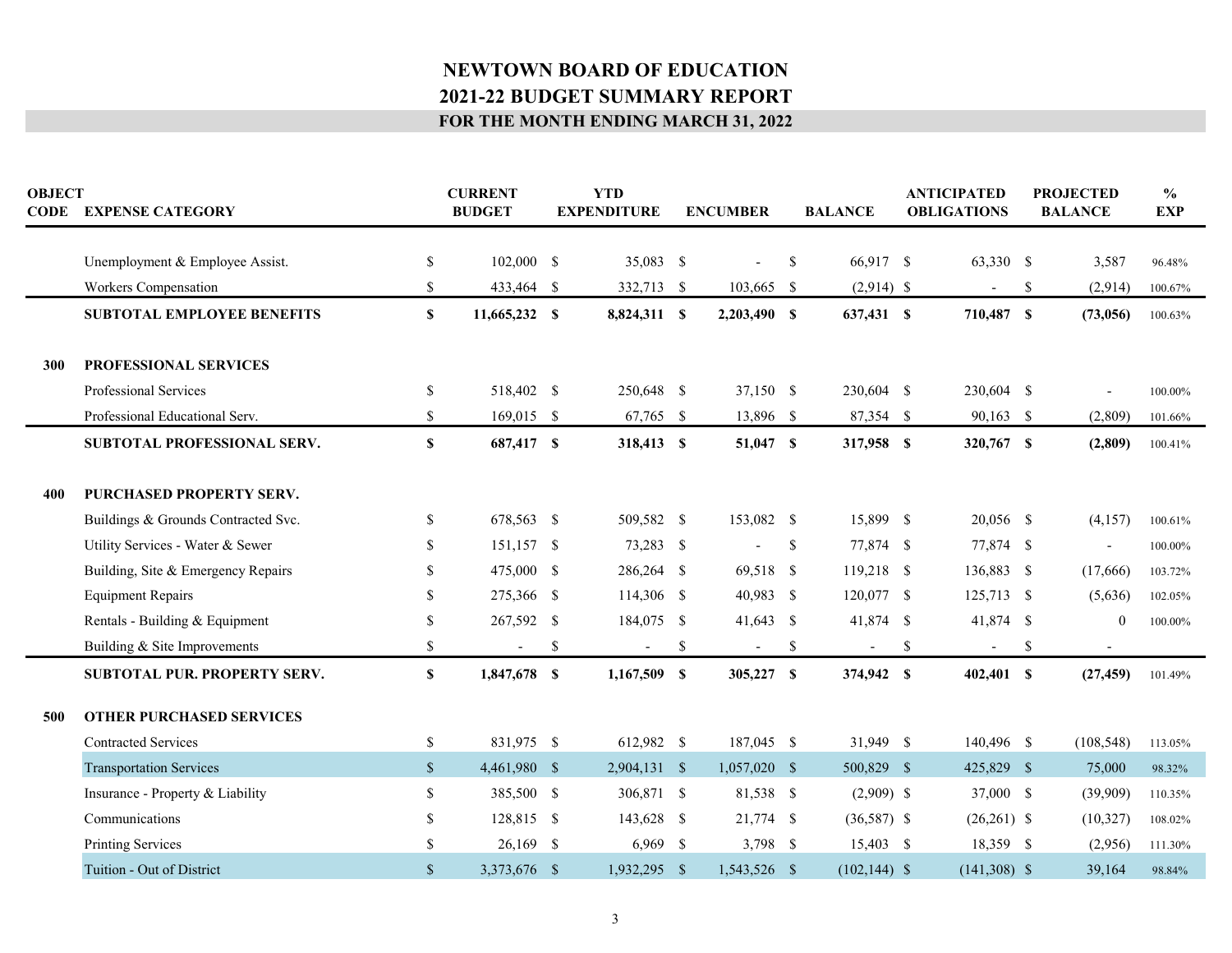| <b>OBJECT</b> | <b>CODE EXPENSE CATEGORY</b>        |               | <b>CURRENT</b><br><b>BUDGET</b> | <b>YTD</b><br><b>EXPENDITURE</b> |   | <b>ENCUMBER</b>          |               | <b>BALANCE</b> |              | <b>ANTICIPATED</b><br><b>OBLIGATIONS</b> |              | <b>PROJECTED</b><br><b>BALANCE</b> | $\frac{6}{9}$<br><b>EXP</b> |
|---------------|-------------------------------------|---------------|---------------------------------|----------------------------------|---|--------------------------|---------------|----------------|--------------|------------------------------------------|--------------|------------------------------------|-----------------------------|
|               | Student Travel & Staff Mileage      | \$            | 221,571 \$                      | 131,861 \$                       |   | 32,366 \$                |               | 57,344         | $\mathbb{S}$ | 57,361 \$                                |              | (16)                               | $100.01\%$                  |
|               | SUBTOTAL OTHER PURCHASED SERV.      | $\mathbb{S}$  | 9,429,686 \$                    | 6,038,737 \$                     |   | 2,927,065 \$             |               | 463,884 \$     |              | 511,476 \$                               |              | (47, 592)                          | 100.50%                     |
| 600           | <b>SUPPLIES</b>                     |               |                                 |                                  |   |                          |               |                |              |                                          |              |                                    |                             |
|               | Instructional & Library Supplies    | <sup>\$</sup> | 773,786 \$                      | 537,338 \$                       |   | 87,951 \$                |               | 148,497 \$     |              | 148,497 \$                               |              |                                    | 100.00%                     |
|               | Software, Medical & Office Supplies | \$.           | 214,816 \$                      | 118,694 \$                       |   | 34,433 \$                |               | 61,689 \$      |              | 62,201 \$                                |              | (512)                              | 100.24%                     |
|               | <b>Plant Supplies</b>               | \$            | 391,100 \$                      | 308,890 \$                       |   | 35,811 \$                |               | 46,399 \$      |              | 46,816 \$                                |              | (417)                              | 100.11%                     |
|               | Electric                            | \$.           | 1,043,970 \$                    | 703,208 \$                       |   | $\overline{\phantom{a}}$ | <sup>\$</sup> | 340,762 \$     |              | 329,762 \$                               |              | 11,000                             | 98.95%                      |
|               | Propane & Natural Gas               | \$            | 416,899 \$                      | 283,129 \$                       |   |                          | \$            | 133,770 \$     |              | 129,770 \$                               |              | 4,000                              | 99.04%                      |
|               | Fuel Oil                            | \$            | 63,000 \$                       | 57,989 \$                        |   | $\sim$                   | \$            | $5,011$ \$     |              | 9,011 \$                                 |              | (4,000)                            | 106.35%                     |
|               | Fuel for Vehicles & Equip.          | \$            | 202,401 \$                      | 128,114 \$                       |   | $\blacksquare$           | \$            | 74,287 \$      |              | 62,287 \$                                |              | 12,000                             | 94.07%                      |
|               | Textbooks                           | \$            | 275,067 \$                      | 72,812 \$                        |   | 19,643 \$                |               | 182,612 \$     |              | 182,612 \$                               |              | $\overline{\phantom{a}}$           | 100.00%                     |
|               | <b>SUBTOTAL SUPPLIES</b>            | $\mathcal{S}$ | 3,381,039 \$                    | 2,210,172 \$                     |   | 177,838 \$               |               | 993,028 \$     |              | 970,957 \$                               |              | 22,071                             | 99.35%                      |
| 700           | <b>PROPERTY</b>                     |               |                                 |                                  |   |                          |               |                |              |                                          |              |                                    |                             |
|               | Technology Equipment                | \$            | 130,960 \$                      | $24,255$ \$                      |   | 28,710 \$                |               | 77,996 \$      |              | 77,996 \$                                |              |                                    | 100.00%                     |
|               | Other Equipment                     | \$            | 198,152 \$                      | 43,831 \$                        |   | 119,815 \$               |               | 34,506 \$      |              | 44,737 \$                                |              | (10, 231)                          | 105.16%                     |
|               | <b>SUBTOTAL PROPERTY</b>            | \$            | 329,112 \$                      | 68,086 \$                        |   | 148,524 \$               |               | 112,501 \$     |              | 122,732 \$                               |              | (10, 231)                          | 103.11%                     |
| 800           | <b>MISCELLANEOUS</b>                |               |                                 |                                  |   |                          |               |                |              |                                          |              |                                    |                             |
|               | Memberships                         | \$            | 74,119 \$                       | 55,376 \$                        |   | 554 \$                   |               | 18,189 \$      |              | 18,189 \$                                |              |                                    | 100.00%                     |
|               | <b>SUBTOTAL MISCELLANEOUS</b>       | S             | 74,119 \$                       | 55,376 \$                        |   | 554 \$                   |               | 18,189 \$      |              | 18,189 \$                                |              |                                    | 100.00%                     |
| 910           | <b>SPECIAL ED CONTINGENCY</b>       | S             | 100,000 S                       |                                  | S |                          | \$            | 100,000 S      |              | $\blacksquare$                           | $\mathbb{S}$ | 100,000                            | $0.00\%$                    |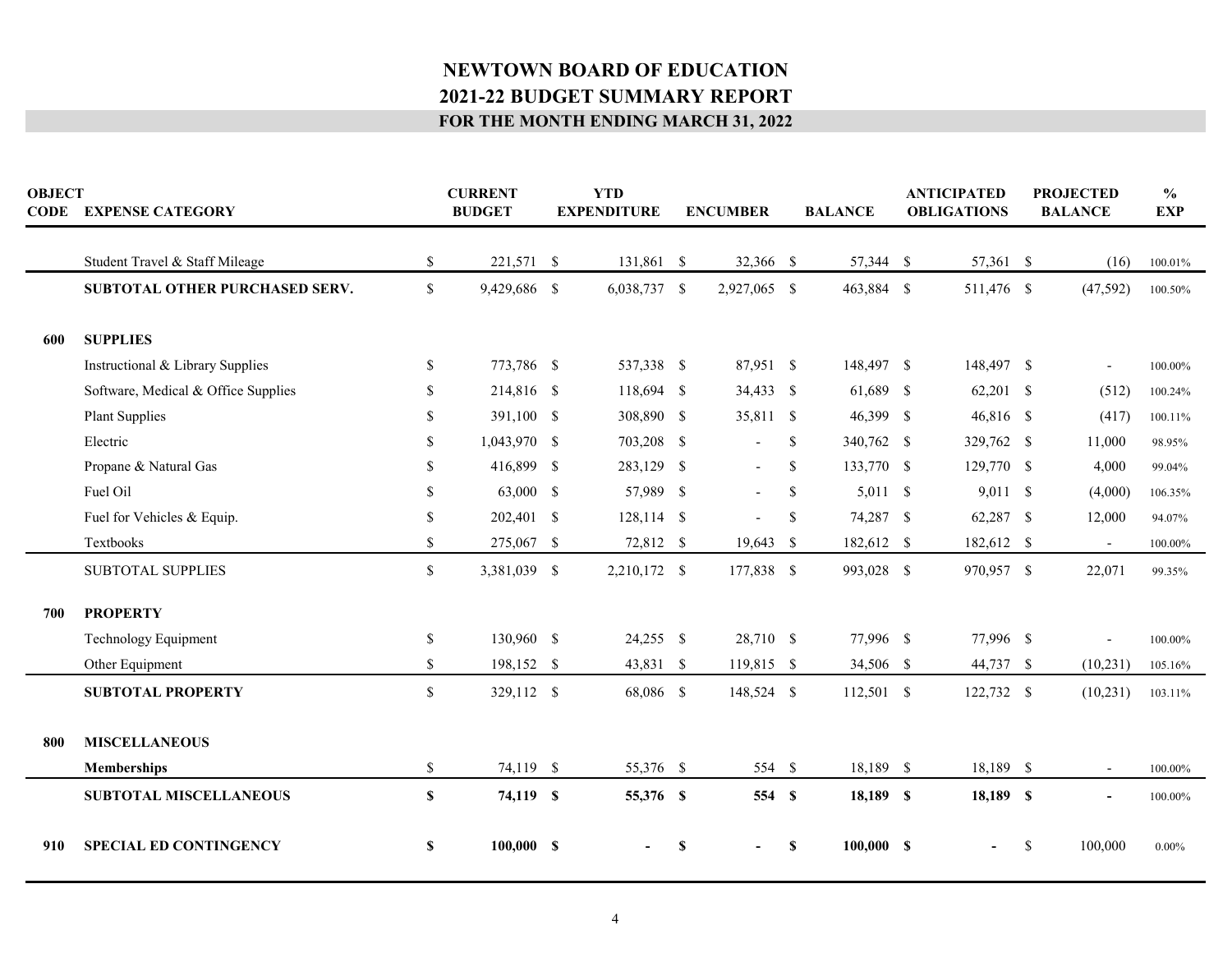| <b>OBJECT</b><br><b>CODE</b><br><b>EXPENSE CATEGORY</b> |  | CURRENT<br><b>BUDGET</b> | YTD.<br><b>EXPENDITURE</b> | <b>ENCUMBER</b> | <b>BALANCE</b> | <b>ANTICIPATED</b><br><b>OBLIGATIONS</b> | <b>PROJECTED</b><br><b>BALANCE</b> | $\frac{0}{0}$<br><b>EXP</b> |
|---------------------------------------------------------|--|--------------------------|----------------------------|-----------------|----------------|------------------------------------------|------------------------------------|-----------------------------|
| <b>TOTAL LOCAL BUDGET</b>                               |  | 79,697,698               | 52,151,934                 | 23.361.310      | 4,184,454      | 3,884,129                                | 300.325                            | 99.62%                      |

| <b>EXCESS COST GRANT REVENUE</b>           |                                                                                                                   | $18 - Jan$                                          | <b>PROJECTED</b><br>1-Mar                                   |                                                                                                                      | <b>ESTIMATED</b><br>Total                                                    |                                                                                            | <b>VARIANCE</b><br>to Budget       |                                                                                          |                                                                                                                                                      |                                                                                                 |                                                                                                                                           | $\%$ TO<br><b>BUDGET</b>          |
|--------------------------------------------|-------------------------------------------------------------------------------------------------------------------|-----------------------------------------------------|-------------------------------------------------------------|----------------------------------------------------------------------------------------------------------------------|------------------------------------------------------------------------------|--------------------------------------------------------------------------------------------|------------------------------------|------------------------------------------------------------------------------------------|------------------------------------------------------------------------------------------------------------------------------------------------------|-------------------------------------------------------------------------------------------------|-------------------------------------------------------------------------------------------------------------------------------------------|-----------------------------------|
| <b>Special Education Svcs Salaries ECG</b> | $\mathcal{S}$                                                                                                     |                                                     |                                                             |                                                                                                                      |                                                                              |                                                                                            |                                    |                                                                                          |                                                                                                                                                      |                                                                                                 | (1,310)                                                                                                                                   | 19.53%                            |
| <b>Transportation Services - ECG</b>       | $\mathcal{S}$                                                                                                     |                                                     |                                                             |                                                                                                                      |                                                                              |                                                                                            |                                    |                                                                                          |                                                                                                                                                      |                                                                                                 | (74,081)                                                                                                                                  | 91.89%                            |
| Tuition - Out of District ECG              |                                                                                                                   |                                                     |                                                             |                                                                                                                      |                                                                              |                                                                                            |                                    |                                                                                          |                                                                                                                                                      |                                                                                                 | (248, 308)                                                                                                                                | 94.58%                            |
| Total                                      | $\mathcal{S}$                                                                                                     |                                                     |                                                             |                                                                                                                      |                                                                              |                                                                                            |                                    |                                                                                          |                                                                                                                                                      |                                                                                                 | (323, 699)                                                                                                                                | 92.34%                            |
|                                            |                                                                                                                   |                                                     |                                                             |                                                                                                                      |                                                                              |                                                                                            |                                    |                                                                                          |                                                                                                                                                      |                                                                                                 |                                                                                                                                           |                                   |
|                                            |                                                                                                                   |                                                     |                                                             |                                                                                                                      |                                                                              |                                                                                            |                                    |                                                                                          |                                                                                                                                                      |                                                                                                 |                                                                                                                                           |                                   |
|                                            | $\mathcal{S}$                                                                                                     |                                                     |                                                             |                                                                                                                      |                                                                              |                                                                                            |                                    |                                                                                          |                                                                                                                                                      |                                                                                                 | (2,600)                                                                                                                                   | 43.75%                            |
|                                            |                                                                                                                   |                                                     |                                                             |                                                                                                                      |                                                                              |                                                                                            |                                    |                                                                                          |                                                                                                                                                      |                                                                                                 |                                                                                                                                           |                                   |
|                                            |                                                                                                                   | <b>BUDGET</b>                                       |                                                             |                                                                                                                      |                                                                              |                                                                                            |                                    |                                                                                          |                                                                                                                                                      |                                                                                                 |                                                                                                                                           |                                   |
| <b>LOCAL TUITION</b>                       |                                                                                                                   | \$32,430                                            |                                                             |                                                                                                                      | \$38,882                                                                     |                                                                                            |                                    |                                                                                          |                                                                                                                                                      |                                                                                                 |                                                                                                                                           |                                   |
| HIGH SCHOOL FEES FOR PARKING PERMITS       |                                                                                                                   | \$30,000                                            |                                                             |                                                                                                                      | \$30,000                                                                     |                                                                                            | \$0                                |                                                                                          |                                                                                                                                                      |                                                                                                 |                                                                                                                                           |                                   |
| <b>MISCELLANEOUS FEES</b>                  |                                                                                                                   | \$6,000                                             |                                                             |                                                                                                                      | \$2,148                                                                      |                                                                                            | \$3,852                            |                                                                                          |                                                                                                                                                      |                                                                                                 |                                                                                                                                           |                                   |
| TOTAL SCHOOL GENERATED FEES                |                                                                                                                   | \$68,430                                            |                                                             |                                                                                                                      | \$71,029                                                                     |                                                                                            |                                    |                                                                                          |                                                                                                                                                      |                                                                                                 |                                                                                                                                           |                                   |
|                                            |                                                                                                                   |                                                     |                                                             |                                                                                                                      |                                                                              |                                                                                            |                                    |                                                                                          |                                                                                                                                                      |                                                                                                 |                                                                                                                                           |                                   |
| <b>ESSER II</b>                            |                                                                                                                   | \$625,532                                           |                                                             |                                                                                                                      | \$208,151                                                                    |                                                                                            | \$48,447                           |                                                                                          |                                                                                                                                                      |                                                                                                 |                                                                                                                                           |                                   |
| ESSER III (estimated \$809k for 21-22 use) |                                                                                                                   | \$809,095                                           |                                                             |                                                                                                                      | \$229,357                                                                    |                                                                                            | \$107,086                          |                                                                                          |                                                                                                                                                      |                                                                                                 |                                                                                                                                           |                                   |
|                                            | <b>SPECIAL REVENUES</b><br><b>SDE MAGNET TRASNPORTATION GRANT</b><br><b>OTHER REVENUES</b><br><b>OTHER GRANTS</b> | <b>BOARD OF EDUCATION FEES &amp; CHARGES - SERY</b> | <b>STATE PROJ</b><br><b>APPROVED</b><br><b>21-22 BUDGET</b> | $(2,857)$ \$<br>$(339,660)$ \$<br>$(1,270,593)$ \$<br>$(1, 613, 110)$ \$<br>Variance Jan - March \$<br>$(13,000)$ \$ | 79,578<br><b>ANTICIPATED</b><br><b>YTD EXPENSE</b><br>\$368,934<br>\$472,652 | $(7,170)$ \$<br>$(333,218)$ \$<br>$(1, 193, 144)$ \$<br>$(1, 533, 532)$ \$<br>$(9,100)$ \$ | <b>RECEIVED</b><br><b>ENCUMBER</b> | $(7,170)$ \$<br>$(333,218)$ \$<br>$(1,193,144)$ \$<br>$(1, 533, 532)$ \$<br>$(9,100)$ \$ | $(29,540)$ \$<br>$(29,399)$ \$<br>$(68,349)$ \$<br>$(127,288)$ \$<br>$(11,700)$ \$<br><b>BALANCE</b><br>$(\$6,452)$<br>$(\$2,599)$<br><b>BALANCE</b> | <b>FEB DEPOSIT</b><br>Total*<br>*75% of Jan Proj<br>$\frac{0}{0}$<br><b>RECEIVED</b><br>103.80% | $(5,860)$ \$<br>$(259, 137)$ \$<br>$(944,836)$ \$<br>$(1,209,833)$ \$<br>$(6,500)$ \$<br>119.89%<br>100.00%<br>35.79%<br>92.26%<br>86.76% | <b>MAY DEPOSIT</b><br>(1,533,532) |